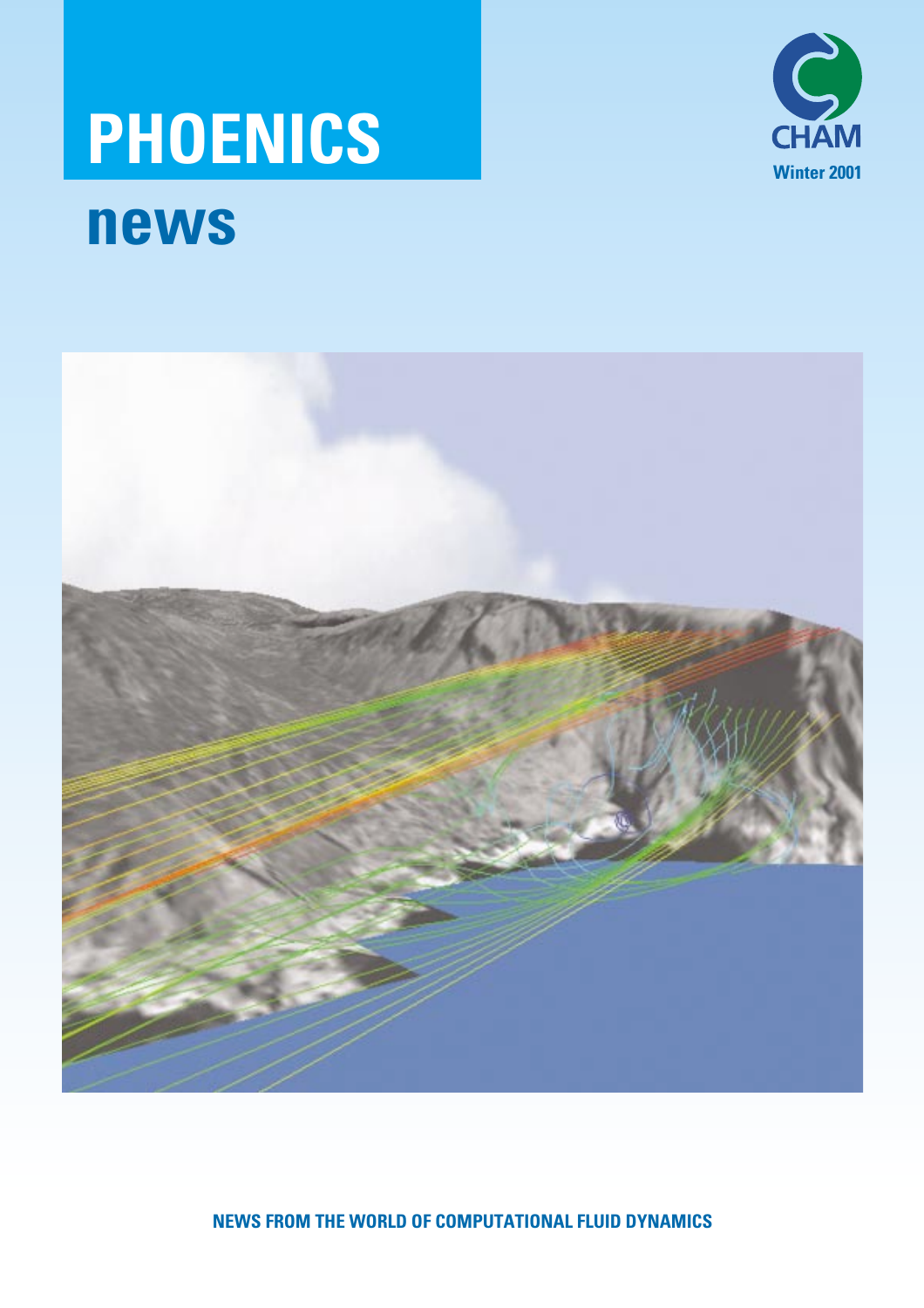

## **PHOENICS News**

Designed & Edited by Peter Spalding Comments and articles for future publication may be sent to :- CHAM Ltd 40 High Street, Wimbledon Village, London SW19 5AU or emailed to:*pls@cham.co.uk*

 $\overline{AB}$ 

**Contacts**

contacts

| WINDSILLI                                       |  |
|-------------------------------------------------|--|
|                                                 |  |
|                                                 |  |
| <b>Front Cover WindSim - a new PHOENICS SPP</b> |  |
| Page 2 CHAM Worldwide                           |  |

| Page 3 | <b>AVL &amp; CHAM collaboration</b>        |  |
|--------|--------------------------------------------|--|
|        | <b>Landscape gardening at Heriot Watt?</b> |  |
| Page 4 | <b>Applications Story:</b>                 |  |
|        | <b>Glass: Furnace Modelling</b>            |  |

### **CHAM-UK**

Bakery House 40 High Street, Wimbledon Village, London, SW19 5AU, UK. Tel / Fax:+44 (0)20 8947 7651 / +44 (0)20 8879 3497 Email: phoenics@cham.co.uk / sales@cham.co.uk Web: http://www.cham.co.uk **Managing Director** Professor D Brian Spalding / Email: dbs@cham.co.uk

### **CHAM-MEI**

Science-Service-Center (SSC) Moscow Power Engineering Institute, 14 Krasnokazamennaya Street, 111250 Moscow, Russia. Tel / Fax: +7(0) 95 362 6821 / +7(0) 95 918 1469 **General Director** Dr Alexey Ginevsky / Email: alex@mons.mei.msk.ru Web: http://www.ssc.ru

| Page 5  | <b>Applications Story:</b>                         |
|---------|----------------------------------------------------|
|         | <b>Norwegian Wind Project - WindSim</b>            |
| Page 6  | <b>What's New in PHOENICS-3.4</b>                  |
|         | <b>Parallel PHOENICS</b>                           |
| Page 7  | <b>Grid Generation Update</b>                      |
| Page 8  | <b>Applications Story:</b>                         |
|         | <b>Stratification in Ventilated Enclosures</b>     |
| Page-9  | <b>PHOENICS - A winning formula</b>                |
|         | <b>CHAM participates in Finnish CODE Programme</b> |
| Page 10 | <b>PHOENICS User Conference News</b>               |
| Page 11 | <b>User Support:</b>                               |
|         | <b>Your Frequently Asked Questions (FAQ's)</b>     |
|         | <b>Project Report: Round-Up of ADELFI Project</b>  |
| Page 12 | <b>Notices &amp; Events</b>                        |

### **CHAM-Japan**

406 Kojimachi Intelegent Bldg 4F, 3-5-4 Kojimachi, Chiyoda-ku, Tokyo 102, Japan. Tel / Fax: +81 (0) 352 10 93 56 / +81 (0) 352 10 93 59 Email: info@phoenics.co.jp /customer@phoenics.co.jp Web: http://www.phoenics.co.jp **General Manager** Mr Z Kong / Email: cham-j@phoenics.co.jp

### **CHAM-for North American clients**

ACFDA Inc, 81 Rejane Cresent, Thornhill, Ontario, Cananda, L4J 5A5. Tel / Fax: +1 905 709 6821 / +1 905 709 5910 **General Director** Dr V Agranat / Email: vladimir.agranat@utoronto.ca Email: acfda@canada.com

**ACADS-BSG**, Glen Iris, Victoria, Australia Tel / Fax: +61 3 98 85 65 86 / +61 3 98 85 59 74 Email: acadbsg@ozemail.com.au

**ACT2000**, Seoul, Korea Tel / Fax: +82 2 21 81 60 94 / +82 2 21 81 60 95 Email: acteng@act-eng.co.kr

**Arcofluid**, Aix En Provence, France Tel / Fax: +33 4 42 16 10 20 / +33 4 42 16 10 11 Email: arcofluid@pacwan.fr

**BCC**, Berlin, Germany Tel / Fax:  $+49.30$  /  $+49.30$ Email: if.mueller@berlin.de

**C-DAC**, Pune, India Tel / Fax: +91 212 332461 / +91 212 357551 Email: chetan@cdac.ernet.in

**CHAM Shanghai**, Shanghai, China Tel / Fax: +86 21 6495 6833 / +86 21 6483 6584 Email: phoenics@public8.sta.net.cn

**CHAMPION**, Tapei, Taiwan Tel / Fax: +886 2 2711 0228 / +886 2 2711 0515 Email: jasmine\_li@ms54.url.com.tw

**Chemtech**, Rio de Janeiro, Brazil Tel / Fax: +55 2 15 32 31 84 / +55 2 12 62 31 21 Email: chemtech@chemtech.com.br

**CRC Solutions**, Tokyo, Japan Tel / Fax: +81 3 56 34 58 33 / +81 3 56 34 73 37 Email: a-suzuki@crc.co.jp

**Cybron Technology**, Selangor, Malaysia Tel / Fax: +60 37 93 69 20 / +60 37 93 69 84 Email: kinetik@tm.net.my

**GEM Systems**, Espoo, Finland Tel / Fax: +358 94 52 28 13 / +358 94 559 47 80 Email: gem.systems@gemsystems.fi

**LM Flow Consult**, Torshov, Norway Tel / Fax: +47 2204 0900 / +47 2237 1164 Email: terjet@larsmyhre.no

**Logica-PDV**, Bochum, Germany Tel / Fax: +49 234 959 3252 / +49 234 959 3255 Email: m.megahed@pdv-online.de

**PMO**, Belgrade, Yugoslavia Tel / Fax:+38 1 1145 8222 / +38 1 1145 3670 Email: zare@rt270.vin.bg.ac.yu

**Sybilla**, Athens, Greece Tel / Fax: +30 1 614 1244 / +30 1 614 1245 Email: sybilla@internet.gr

**Vortex De Mexico**, Tlaltan, Mexico Tel / Fax: +52 5 622 3320 / +52 5 616 2164 Email: vortex@vortex.iingen.unam.mx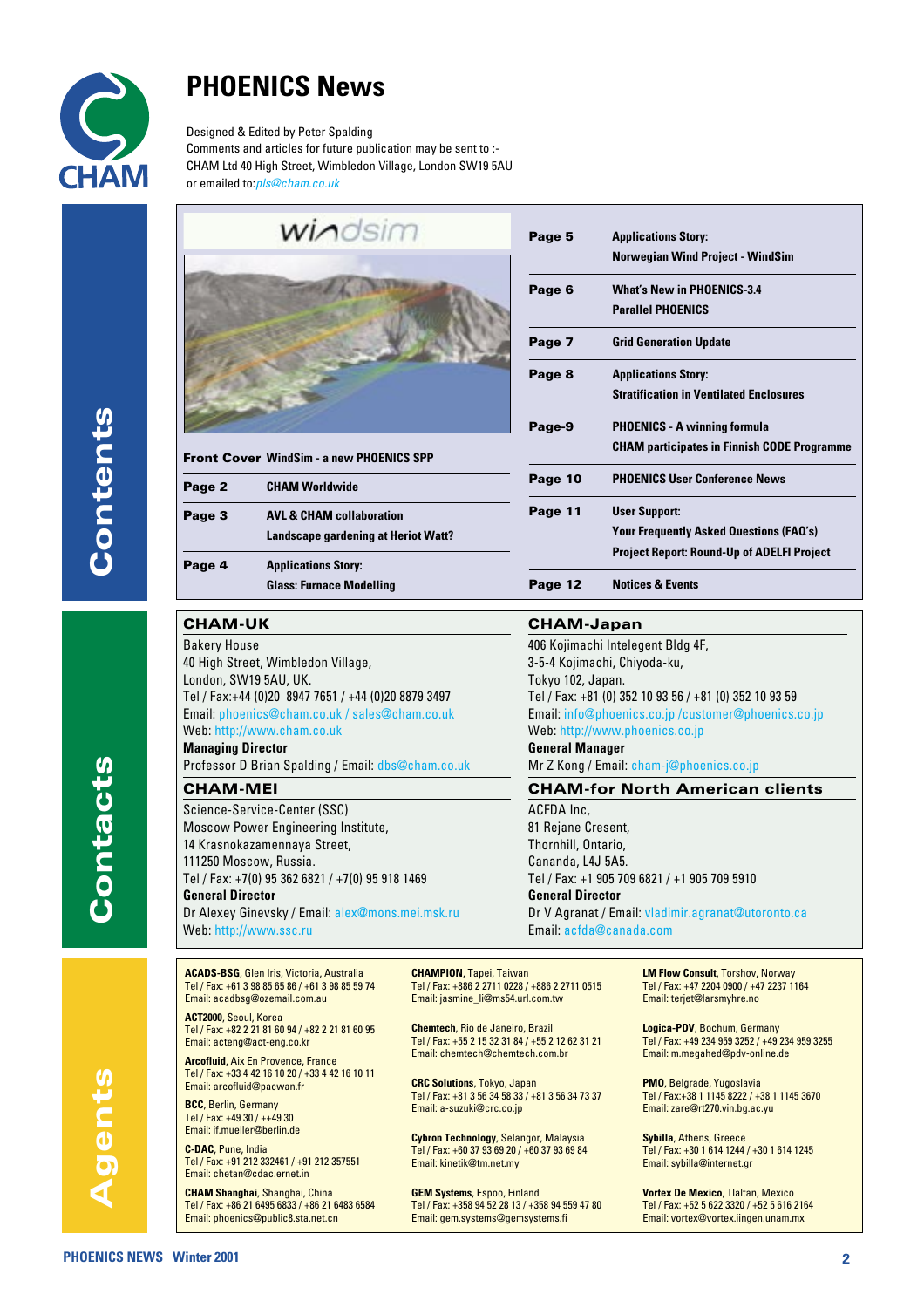## **AVL & CHAM** announce collaboration agreement

**A technical collaboration agreement has been signed between the Austrian company AVL List GmbH, and CHAM Limited for the development and marketing of CFD software and methods.**

AVL, best known for its software and services within the automotive industry through its FIRE code, now plans to expand its operation into the wider CFD marketplace using its new SWIFT general-purpose flow solver. SWIFT uses a finite-volume integration technique and unstructured polyhedral grids. SWIFT's generalpurpose CFD capabilities are complemented by the FAME pre-processor and the IMPRESS postprocessing packages, with interfaces to a number of other third-party products.

AVL and CHAM intend to build a long-term relationship for the development and marketing of their respective simulation software. For this purpose, the companies are combining techniques and know-how for the benefit of their customers and the advantage of both businesses. In addition to strengthening the

simulation capabilities, the efficiency and user-friendliness of both SWIFT and PHOENICS, there will be communication modules between the two packages.

A cross-propagation of technology is envisaged whereby SWIFT can benefit from CHAM's technical expertise through the integration of features such as its unique Multi-Fluid models of turbulence and, amongst other items, the IMMERSOL radiation model.



In turn, AVL will share with CHAM its know-how with respect to arbitrarily unstructured grids, multiphase capabilities for spray formation, propagation and evaporation, and so forth.

> AVL personnel will be based at CHAM's Wimbledon HQ during the technology exchange programme.

Alongside this technical exchange, the parties are building a marketing collaboration whereby CHAM will represent AVL's CFD services and products under a 'broad-band' OEM arrangement. CHAM's Deputy Managing Director, Dr Jeremy Wu, says *"These new initiatives will ultimately provide our customers with the highest-flexibility and quality of CFD analysis available anywhere in the world. It is my job to ensure that each and every one receives an integrated and cost-effective solution."*

The 3-year agreement, recently signed between CHAM's Managing Director, Professor D Brian Spalding, and AVL's President of its Advanced

Simulation Technologies group, Dr Rainer Gotthard, represents the first stage of an anticipated long-term integration programme.

For further information contact: sales@cham.co.uk

*AVL* AVL List GmbH, Hans-List-Platz 1, A-8020 Graz, Austria http://www.avl.com

## **Landscape gardening at Heriot-Watt?**

**External comfort is increasingly becoming an issue in urban design and masterplanning particularly for open community spaces, such as parks, playgrounds and recreation fields. On many occasions, landscape architects and environmental engineers expect a wind study to be carried out to test their designs, assess the proposed options and optimise a particular one. Conventionally this is done in atmospheric boundary layer wind tunnels, which is always expensive and time consuming.** 



design engineers in many consulting firms to model airflow inside buildings, has traditionally resolved wind problems separately for buildings as solid bluff bodies, and simplified vegetation shelterbelts as ideal porous media.

CFD, which is used by

However, these two elements and their

interaction are always the central concern in environmental design in landscape or masterplanning. Hence it is desirable that computational modelling should integrate the simulation of wind over areas that contain both buildings and vegetation.

Dr F Wang in the Department of Building Engineering and Surveying, Heriot-Watt University has won a three-year EPSRC funded project (GR/R21929/01) with Co-investigator - S Bell, Department of Landscape



Architecture, Edinburgh School of Art. This research will explore how vegetation and buildings can be modelled together in a flow domain using a CFD code, using a turbulence model suitable for both bluff bodies and coarse porous media.

A protocol for CFD models is to be developed to simulate the wind over porous media and bluff bodies mounted onto a turbulence boundary layer and will be validated in a range of common urban layouts, including choices of types of vegetation and buildings layouts.

Along with the protocol, a set of guidelines will also be produced for CFD users to operate such a modelling study using one of several major CFD codes.

It is expected that the modelling approach established in this study will be a quick and economical alternative to the conventional wind tunnel test approach for practical use in optimising layout planning by firms with adequate computing expertise.

Dr Fan Wang, email: fan.wang@h-w.ac.uk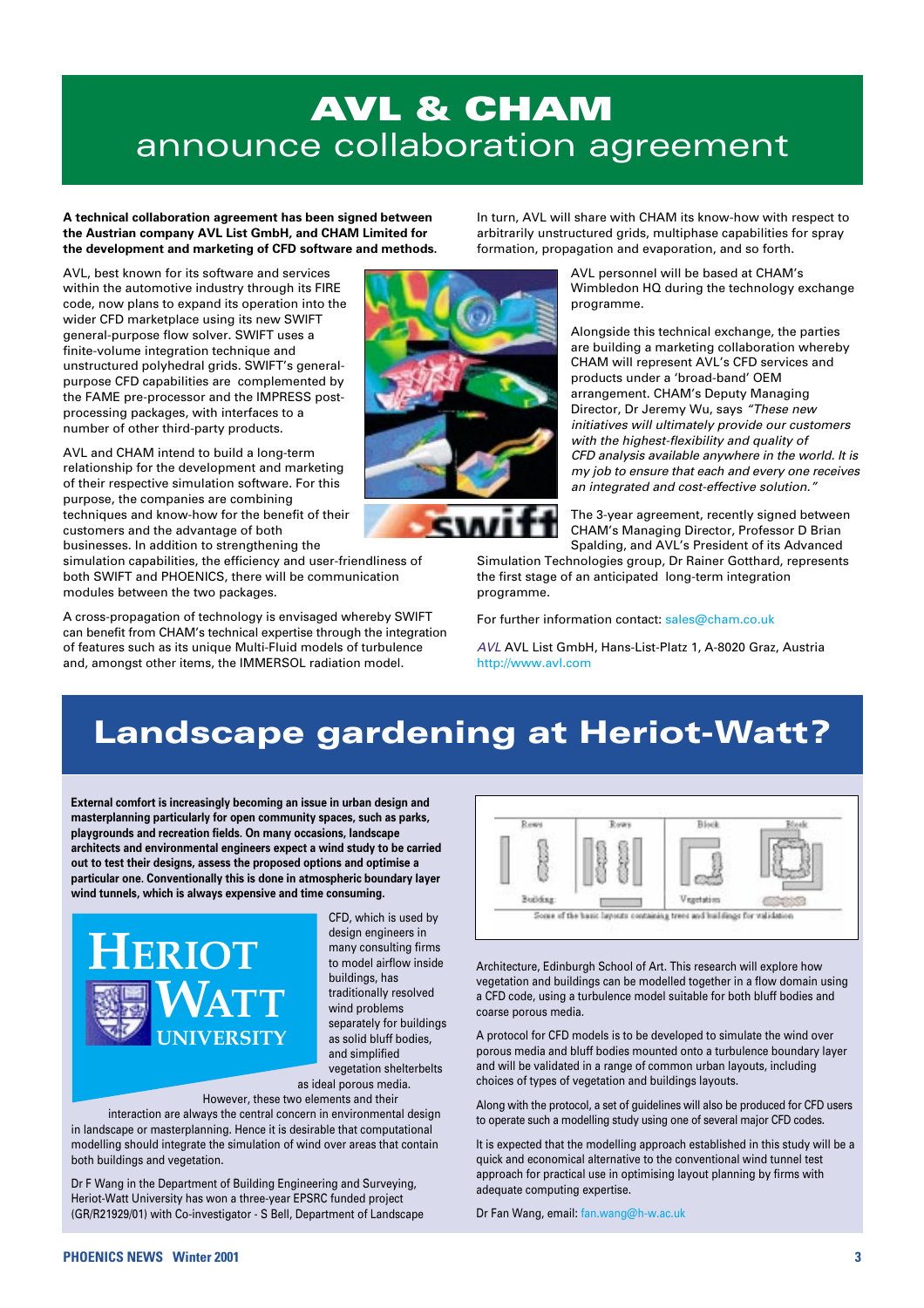#### **PHOENICS NEWS Winter 2001 4**

### **Modelling of an end-fired regenerative glass-melting furnace**

### **Alain GRANGERET - Laidlaw Drew Ltd**

**Two modelling techniques (physical and mathematical) have been used in a collaboration between ARC International and Laidlaw Drew Ltd. for designing an end-fired regenerative glassmelting furnace. The furnace study focused on the combustion space design, port design and burner location. This furnace was larger than previously built by ARC, and hence benefited from modelling before construction.**

The acid/alkali physical model is not investigated in this extract - Likewise, although the CFD analysis involved two codes, only PHOENICS is referenced in this extract. A copy of the complete analysis can be obtained from Mr Alain Grangeret at Laidlaw Drew, Email: sales@laidlaw-drew.co.uk

The aerodynamics inside a glass tank are affected by several factors. By experience, the dominant factors are:

- Furnace geometry (crown position, port slope and location)
- Ratio of fuel jet momentum and the combustion product momentum

The second factor is relatively important for the heat release and the flame length.

For a glass furnace, the fuel momentum from the burners is relatively small in comparison with the main air stream momentum. For this reason, the confinement effect is dependent on the geometry and the air momentum. This approach, albeit very simplistic, gives a good result for many practical problems. The velocity profile shows that if the flow is fully developed then it gives a better flame coverage.

The application of CFD is based on the assumption that only the air stream is modelled. By adopting fixed criteria for the air stream (density and viscosity) and a turbulent transport model (K-epsilon model), a set of simple CFD cases can be presented. Based on the results, advanced modelling such as combined combustion and heat transfer is beneficial to determine the crown temperature profile. This takes longer to investigate.

ARC International's first proposal was a furnace with a relatively low crown. PHOENICS hot air stream model clearly shows a short-circuiting flame as shown on Figure 1. The physical model confirmed the predicted results - Figure 2.

> *Figure 1 - Lower crown position - Phoenics model*

### *Figure 2 - Lower crown position - acid/alkali model result*

The physical model validates the CFD results. The crown is too low and the flame is confined. The combustion space will make it impossible to have a longer flame in this configuration.

Laidlaw Drew proposed to raise the crown. The modelling techniques confirmed that the flame was much improved by such a modification. PHOENICS calculations quickly showed a smooth flow pattern across the furnace - Figure 3. The acid/alkali technique proved that a bigger volume of the combustion chamber was required - Figure 4.





### *Figure 4 - Crown at the ideal position - acid/alkali model result*

The physical model validates the CFD results. The flame is long and reaches the end of the furnace.

Other improvements like burner locations and port design were clearly pointed out by these models. Real furnace operating conditions confirmed all these experiments a few months later with a great success.

### **Advantages of modelling**

CFD requires the simultaneous solving of a vast number of mathematical equations, covering both empirical & fundamental relationships. It also requires experienced users to make judgements upon the validity of the data and this requires the users to have extensive experience of real-life equipment. CFD gives quantitative information at an "average" steady state about combustion chemistry and heat transfer, important factors in the design of furnaces and the prediction of emissions.

Physical modelling has a high level of reliability in representing reality and can therefore be used to validate CFD.

The acid/alkali technique is basically a way of visualising the mixing process. This technique is sometimes ignored in light of CFD modelling. Moreover, modelling by acid/alkali technique can be a good method of investigating stability problems (transient phenomenon). The model should be made with the maximum of flexibility to allow future modifications without additional cost (adjustable crown, port neck moveable and flexible burner location and design). The writer believes that to obtain an optimum design both techniques of modelling should be used to ensure reliability of any results obtained.

### **Conclusion**

The furnace geometry has a great impact on the combustion efficiency. If the flame is better balanced with a better glass coverage then the result will be an increase in glass quality and fuel efficiency with lower gas emissions. The combination of mathematical and physical modelling is a reliable design strategy. Based on the experience and collaboration of glassmakers and combustion engineers, high quality furnace design can be achieved.

Laidlaw Drew Ltd, 1 Lister Road, Kirkton Campus, LIVINGSTON EH54 7BL, SCOTLAND, www.laidlaw-drew.co.uk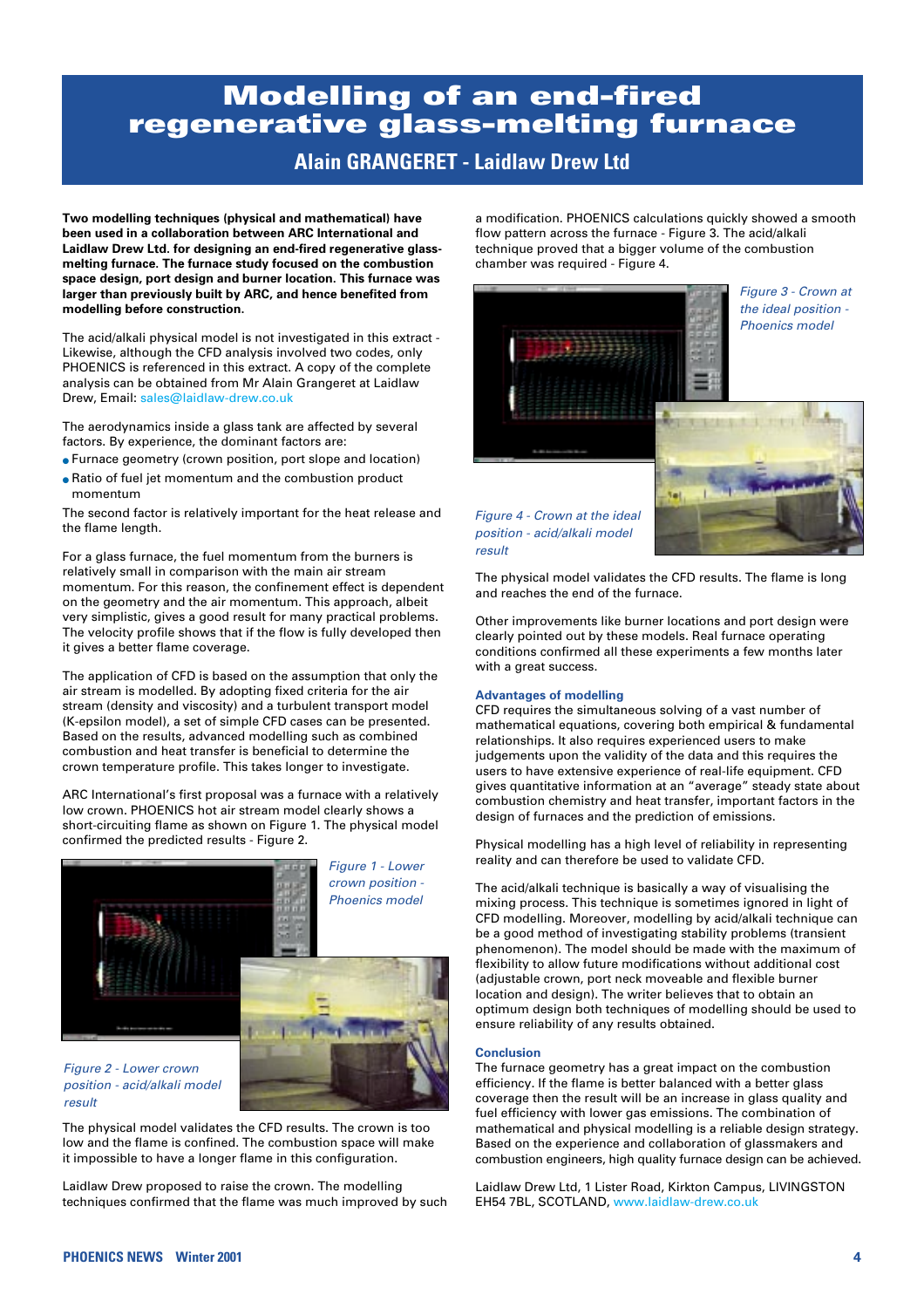### **Wind Energy When the terrain gets rough Dr Arne Gravdahl, Vector AS**

windsim

### **Announcing a new PHOENICS-based Special-Purpose-Product (SPP)**

**Among the new renewable energy technologies wind energy seems to have taken a strong position. The high penetration of wind energy in Denmark and northern Germany is well known, and the growth rate in some of the new markets, as the Spanish market, is impressive. The wind energy technology faces new challenges when moving towards new markets. Typically, turbines are more and more often erected in complex terrain. As the energy content in a wind field is proportional to the wind speed in the third cube, the terrain induced speed-up gives a significant contribution to the energy production. Accurate simulations make it possible to optimise the energy production, and also to reveal unwanted effects, such as areas with high turbulence intensity.**

WindSim, developed by Vector AS in Norway, is a tailormade simulator for predicting local wind fields and dispersion of air-borne pollution. WindSim uses the PHOENICS solver and has interfaces to well-established project tools within the wind energy market. WindSim is designed for complex terrain situations with equally complex local climatology and dispersion scenarios.



*Fig 1 - Circulation zone on the lee side of a mountain (extract from a micro model at Krakenes, Norway)*

WindSim is offered by Vector AS as an internet simulation service - http://www.windsim.com. Shortly, WindSim will become a PHOENICS-SPP, a specialpurpose product, which can be purchased under licence as a stand-alone system.

### **Norwegian Wind Atlas**

Assessment of wind resources is accomplished by both experimental and numerical means. Typically, experimental data from a limited area are used in a numerical model to assess the wind resources within larger areas.

WindSim has been used in the assessment of wind resources along the entire 2,700 Km Norwegian coast. The project has been undertaken in co-operation with the Norwegian Meteorological Institute. More than 100 detailed models from the southern tip up to the Russian border have been simulated. The simulations are adjusted according to long-term measurements from the climatology stations. Some of the climatology stations had to be represented with very refined models, so called micro models, in an attempt to filter out small-scale effects from the measurement, before being used as input in the coarser models covering the coast. In Fig 1, a typical circulation zone is envisaged on the lee side of a mountain as found in the micro model at Krakenes.



*Fig 2 - Wind resource map for an area with complex terrain - Cumbria, UK*

The Norwegian Wind Atlas has been financed by he Norwegian Water Resources and Energy Directorate and the Norwegian Research Council. Results can be found at windsim.com under the link "Norwegian Wind Atlas".

### **Validation**

WindSim has been validated against measurements and other simulation packages at several sites worldwide, both in moderate and in complex terrain. (Fig 2 shows a site with complex terrain located in Cumbria, UK - part of a validation test undertaken for Renewable Energy Services Ltd, UK.

WindSim uses various digital terrain data in the wind and field calculations and for visualisation purposes. The code has been validated against meteorological data on both meso and micro scales.

More information and validation examples can be found by browsing the Vector AS web site, www.windsim.com, or by contacting CHAM's Sales Dept: sales@cham.co.uk, or finally through to Dr Arne Gravdahl directly via email: gravdahl@vector.no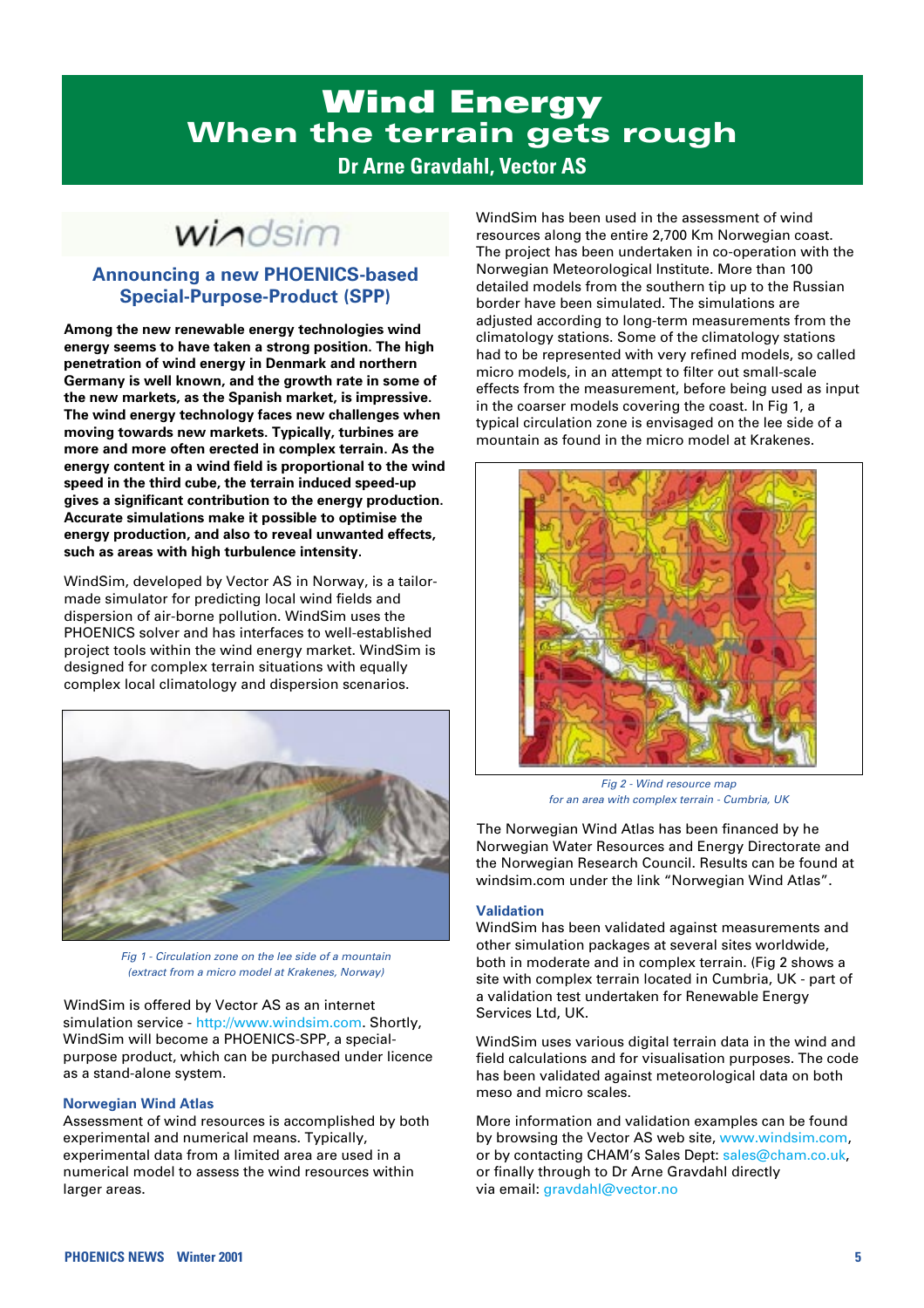## **What's New in PHOENICS-3.4**

**D Brian Spalding outlines the features of the latest release**

#### **PHOENICS 3.4 is now available for delivery. Some of the highlights of this latest release are:-**

**1) IN-FORM** PHOENICS was the first CFD code to allow users access to Fortran subroutines which they could edit. For those preferring just to express their wishes by formulae in the Q1, CHAM created 'PLANT' which turned formulae into accurate Fortran, compiled it, re-built the EARTH executable, and carried out the simulation.

PHOENICS 3.3 added a 'PLANT-menu' to make formula-writing easy. However, a compiler and a re-compilable version of PHOENICS were still needed which meant an additional cost.

In-Form does what PLANT did, and more, but without Fortran, compilation, rebuilding or cost. In-Form has enormously increased the simulation capabilities of PHOENICS. For information and examples, see www.cham.co.uk/phoenics/d\_polis/d\_enc/in-form.htm.

**2) SHAPE-MAKER** Since the beginning of VR, PHOENICS has been supplied with objects (described by .dat files) which users could employ in their virtual modelling. But there were never enough; and users had to turn to solid-modelling packages, or to home-made Fortran programs, to create what they wanted. This is no longer the case. PHOENICS 3.4 contains a standalone Shape-Maker program which enables users to create objects, and to see them as soon as they are created. Shape-maker handles both the creation and display of objects unlike the VR-GEOM program in version 3.3.

**3) MANAGEMENT BY BUTTONS** PHOENICS-3.4 provides a radical new means of activating PHOENICS modules: the PHOENICS Manager. This offers window-panels containing large labelled buttons, with 'hover-help' to describe their functions. Red buttons elicit information', grey buttons initiate actions, and green buttons bring new panels to the screen. Consequently, there is no longer any need to remember, and then key in correctly, any PHOENICS commands. Just press the button. Moreover, the Manager is easily customisable. Users have only to add sub-directories to the tree and place in each a few line buttons.txt files; then whatever display or action they desire is 'buttoned up'.

**4) VR-ENHANCEMENTS TO EDITOR AND VIEWER** The VR-Editor and Viewer enhancements are too numerous to be listed; the highlights are:

- The ability to plot contours, eg of pressure or temperature on the surface of a VR object;
- The ability to draw streamlines through fine-grid regions embedded in coarser grids.

In addition, there have been many behind-the-scenes improvements, such as the sealing of 'memory leaks' which sometimes caused the program to 'hang' when started and stopped frequently.

CHAM is confident that many users will conclude that the update to PHOENICS 3.4 is worth making for the VR-enhancements alone.

**5) GOAL-SEEKER: THE INPUT OPTIMISER** PHOENICS-3.4 is being delivered with a new 'goal-seeking' feature which enables so called 'inverse problems' to be solved, such as the search for the constants in a formula which will best fit prescribed experimental data.

What happens is that PHOENICS performs 'multi-runs' and at the end of each the goal-seeking part of EARTH compares the predictions with the experiments, and then adjusts the constants in such a direction as will make



*Moving bodies - Dancing Mannequin Example a fun demonstration of the moving bodies feature within PHOENICS*

### the agreement better.

Goal seeker is new, therefore CHAM cannot yet report extensive achievements. However, its potential is great so it is being provided for interested users to try.

**6) PARSOL** PARSOL, the means of handling solid bodies which intersect cell edges between cell corners, has been made more robust and accurate. The developments have been driven, in part, by CHAM's concern with flows in and around moving humans where the smoothness of the contours is achieved despite the coarseness of the grid. CHAM's progress is rapid in this sector.

**7) PARALLEL PHOENICS** Two-processor PC's are not much more expensive than single-processor ones. CHAM has therefore paid particular attention to ensuring that the parallel version of PHOENICS performs well whether the operating system is Linux or Windows-NT.

If a 2-processor machine is not asked to do anything else at the same time, Parallel-PHOENICS runs for many problems almost twice as fast as sequential PHOENICS on one of them. The small price differential must surely make 2-processor parallel PHOENICS a good bargain for many users.

**8) DBOS** When PHOENICS for PC's first became popular, the preferred compiler was ftn77. Although PC-PHOENICS has been supplied in recent years with Digital (now Compaq) FORTRAN compilers PHOENICS 3.4 is being supplied in two versions, Digital/Compaq and Salford/DBOS. It is recommended that whoever wants to enjoy the different advantages of both should order both. The former has the better graphics; the latter has better text and speed of compilation but will not work with NT.

**9) MIGAL** The larger the grid size the longer the computer time, as all CD users are aware; and it is also known that multi-grid solvers can significantly limit the increase. That is why CHAM and Michel Ferry R&D have collaborated to attach the latter's MIGAL multi-grid solver to PHOENICS. MIGAL has been demonstrated, for large problems, to effect great time reductions see: www.cham.co.uk/phoenics/d\_polis/d\_enc/migal/enc\_mig.htm

## **Parallel PHOENICS by Dr Nikos Baltas**

**Parallel PHOENICS3.4, is now available on 2-processor PC's and PC-clusters running under LINUX and Windows 2000. It is now possible to take advantage of the low-priced 2-CPU PC's, by running Parallel PHOENICS and achieve a speed-up factor of almost 2 for many problems.**

Benchmark results are shown in the Figure, for the turbulent flow around a ship hull. This is a BFC problem with a 150K

grid size. The benchmarks were performed on a 3-node Win2000 heterogeneous cluster, consisting of INTEL Pentium III processors with varying clock speeds (866 MHz, 900 MHz and 1GHz). Each node consists of 2-CPUs and they were connected via a fast Ethernet switch to form a computing cluster. Communication between nodes/processors is done using the message passing interface MPICH.NT.1.2.1.

*contiunes on page 7*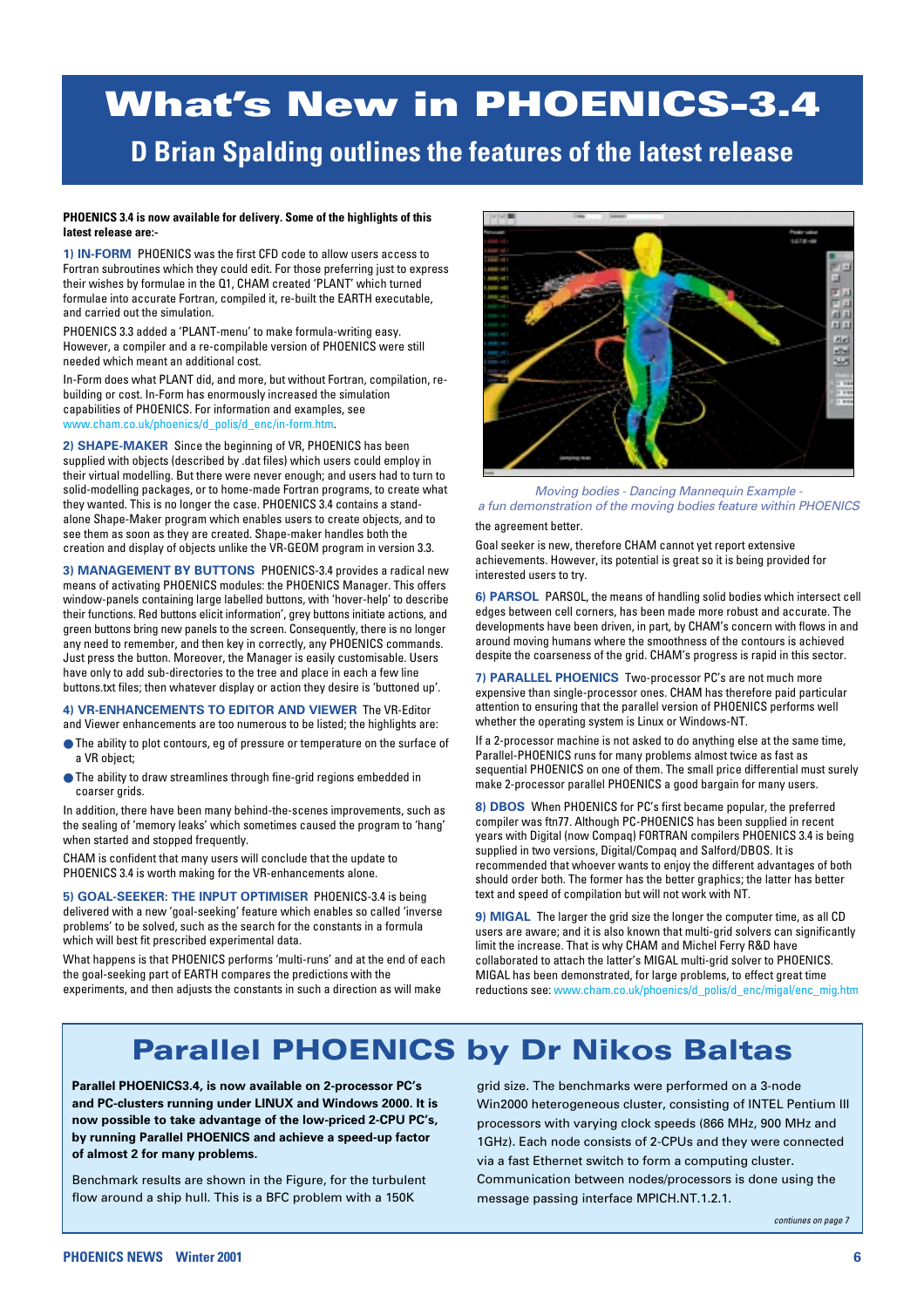## **Grid-Generation Update**

### **Dr Peter Bailey reports**

### **Peter Bailey reports upon the latest upgrade to CHAM's Body-Fitted-Cordinate (BFC) mesh-generator to Windows-style menus and userfriendly data import.**

The PHOENICS interactive modelling software and graphics for the BFC method of modelling has been extensively modernised and improved. As of Winter 2001, the work is nearing completion.

The BFC method, long-established in PHOENICS, has now been revamped to use modern Windows-style menus, OPENGL graphics for better hidden lines and surface removal plots of the model, plus many user friendly improvements and bug fixes.

Users can also still generate and import BFC meshes using thirdparty packages, such as ICEM, GeoGrid-CSI and FEMGEN; however the inbuilt PHOENICS BFC feature has been revitalised .

The improvements to the PHOENICS BFC modelling code include the following:

- **WINDOWS MENUS** to run with WINDOWS operating systems on a PC.
- **WINDOWS-style MENUS** to run with non-WINDOWS operating systems on machines other than PC, e.g.DOS, UNIX, LINUX, etc.
- **MOVABLE POP-UP MENUS**
- **USER FRIENDLY DIALOGUE BOX TYPE MENUS**, + QUICK-CLICK ICONS for DYNAMIC ROTATION, PAN and ZOOM of PLOTS.
- **OPENGL GRAPHICS** used with WINDOWS operating systems on a PC.
- **MORE ACCURATE** Hidden Line and Surface Removal effects with plots of the model, making viewing complex 3-D models clearer to understand.
- **LIGHT SHADING** option. This makes plots of the model look more realistic, which is not only useful for presentation in reports, but also when viewing complex 3-D models.
- **ON-LINE HELP MESSAGES** are now provided at the click of the mouse for each option in the BFC menu.
- **EXTENSIONS for MORE COMPLEX, LARGER MODELS** PHOENICS has long been able to handle large, complex models involving millions of cells. This is true of both the BFC and PARSOL methods, but some of the geometry-modelling tools for the BFC method had some limits which became awkward in some cases. The previous limit of 999 Points, Lines and Frames with many of the related options, has now been raised up to 2.56 million.
- $\bullet$  **EXTENSIVE NEW CHECKS for BAD DATA** entered by the user, together with EXPLANATORY ERROR MESSAGES.
- **BUG CORRECTIONS and OVERHAUL** The opportunity has been taken to remove one or two identified during a recent quality control review. These have now been corrected in a thorough overhaul of the coding.



- **TERMINOLOGY and OPTION NAMES** revamped to be more understandable. The terminology of some of the operations and option names has been changed to be more consistent with modern CAD and Engineering conventions.
- **NEATER, SIMPLER, SPLIT UP MENU LAYOUT** A number of the old menus were rather complex and cluttered to look at, with too many options and information. These have been sub-divided into simpler, smaller menus, each with fewer options.
- **A VAST NUMBER OF DIFFERENT APPLICATIONS** can now have their boundary conditions set up and plotted.
- **SOME EXTRA OPTIONS and FEATURES** Whilst the development emphasis concentrated upon "re-styling" BFC's, the opportunity was taken to add extra options, including:



*The new-style BFC menu*

DATA SHOWN in MENU FORM, for the MODIFY SUB-BLOCK option. Before, when a user wished to modify a Sub-Block operation, the Sub-Block operation was shown as a rather complicated command line on the screen. Now the data is shown in a Windows-style menu form.

NEW SPLIT LINE OPTION The user can now split a line at a specified parameter, e.g. 0.5 for halfway along the line, or 0.25 for a quarter of the way along the line. This can be useful when breaking down geometry imported from a CAD system, or if the user changes his/her mind about how to do the modelling. Straight Lines, Circular Arcs, or Spline Curves can be split in this way.

For a full breakdown of the improvements within the BFC upgrade to be included with PHOENICS-3.4.2, contact Dr Peter Bailey, email: pb@cham.co.uk

It is very easy to add more PCs on the cluster, by connecting them via the ethernet switch and installing the MPICH.NT software.

Parallel PHOENICS scales well on larger systems, and this has been demonstrated on a LINUX Beowolf cluster with 32 nodes.

Dr Nikos Baltas, email: nb@cham.co.uk

*1, 2 & 3 dual-processor system performance figures*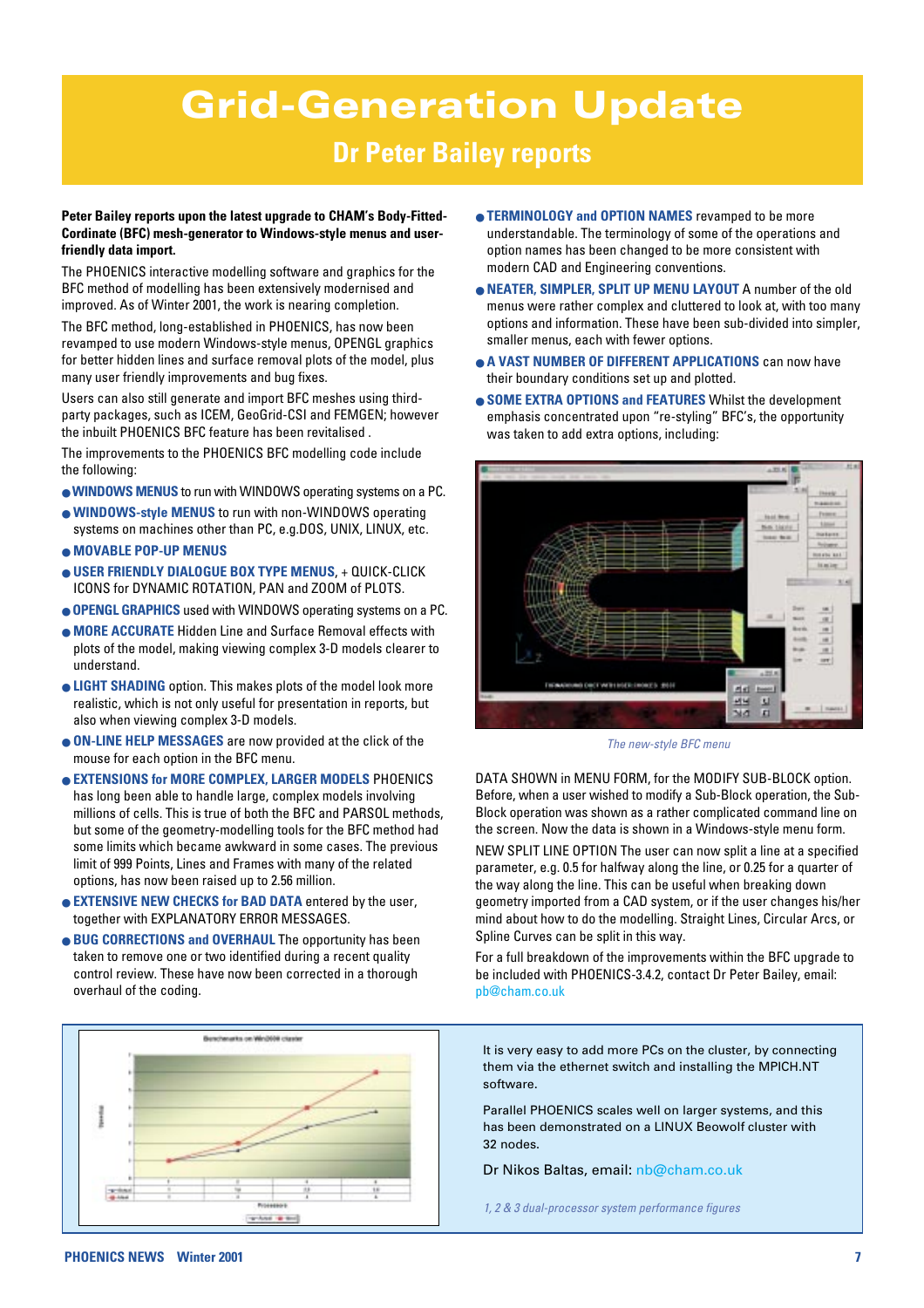## **Studying stratification in ventilated enclosures**

**K.Pikos and R.K.Calay report on their experiences with simulation vs modelling** 

**Stratification effects are dominant in single cell buildings and influence the efficiency of ventilation and airconditioning systems. Efforts are generally made to destratify the flow to achieve a uniform air temperature and to reduce the heating load of the building.** 

However, stratification effects can be used by design in airconditioning systems to reduce the cooling load of the building; and in the design of ventilation systems to achieve better air quality. Understanding the influence of the stratification is also important for displacement ventilation systems. In enclosure fire problems, the spread of rising smoke at a certain height above the floor is affected by stratification.

Very little information on stratification is available in relation to buildings. CFD offers an efficient way to study such stratification, but there are issues that carefully need to be considered relating to: choosing appropriate boundary conditions, mesh resolutions and turbulence models, for flows dominated by buoyancy and stratification.



The present study simulates buoyancy-dominated flow using PHOENICS, which leads to stratification in an enclosure. The geometry of a simulated room environment is depicted in Figure 1. Temperature differential is created across the height of the room to

*Fig 1 Cross-sectional geometry of the test model*

model stratification. Air supply is through inlets, floor and ceiling levels and an exhaust duct is located on the right wall.

Different arrangements of the exhaust height, inlet velocity and temperature potential are studied to evaluate its effect on velocity and temperature distribution and formation of stratified layers in the room

Initially, a standard k-e turbulence model is used to predict distribution of air velocity and temperature and turbulent kinetic energy in the room. In stratified shear flows the modelling of vertical disturbances is most important in the evolution of turbulence. Figures 2 a, b and c show simulated flowfield and temperature distribution for three extract heights, 0.8, 1.6 and 2.2m. The influence of the extract location on the formation of



*Fig 2a, 2b, 2c Temperature distribution & velocity vectors in Z-X plane at y=2.5 for different exhaust heights*



*Fig 3 Temperature distribution & velocity vectors in Z-X plane at y=2.5 for a different inlet velocity*



*Fig 4 Temperature distribution & velocity vectors in Z-X plane at y=2.5 for different inlet temperature*

stratified layers is clearly observed and is directly correlated to the height of the extract. Figure 3 shows the effect of increasing the supply velocity from 0.2m/s to 0.8m/s. Comparing Figure 2b and Figure 3 it is clearly seen that stratified layer becomes unstable in certain locations across the room when velocity is increased. Figure 4 shows the effect of increasing the temperature difference.

Further work will include time dependent simulations to model the

collapse/evolution of turbulence; and the standard approaches

used in room ventilation modelling will be evaluated. It was concluded that the different buoyancy extended k-e models should be used

to model stable and unstable stratified flows. It is very important to validate experimentally any new model that is implemented in the code.

The Fluid Mechanics Research Group has access to an excellent experimental facility situated in the ACME department that will be used for validating some of the CFD results. The environmental chamber (5.6m x 8m and 2.52 m high) is one of the largest in the country and provides ideal conditions where experiments require controlled environmental conditions. The room can be configured for many inlet and extract locations, flow rates and temperatures. The plant is equipped to reach temperatures within the chamber of less than -40C, and in excess of 50C, with a full air handling system with chilled water-cooling plant and 100kW electric heater battery. Thermostatically controlled electric, under-floor heating is also provided. A sustained, stable operational temperature within 2C can be achieved within the environmental chamber.

A two-axis computer controlled, robotic, traversing system currently carrying 16 analogue data channels, allows the instrumentation to be remotely positioned in any part of the chamber. Solid state temperature sensors and constant current thermistors for velocity measurements are available. The experimental facility can be used to validate and compare CFD simulations for HVAC applications in buildings, aerospace and automotive fields.

K.Pikos and R.K.Calay, Fluid Mechanics Research Group, University of Hertfordshire.

For more information contact: Dr R.K.Calay, Email: r.k.calay@herts.ac.uk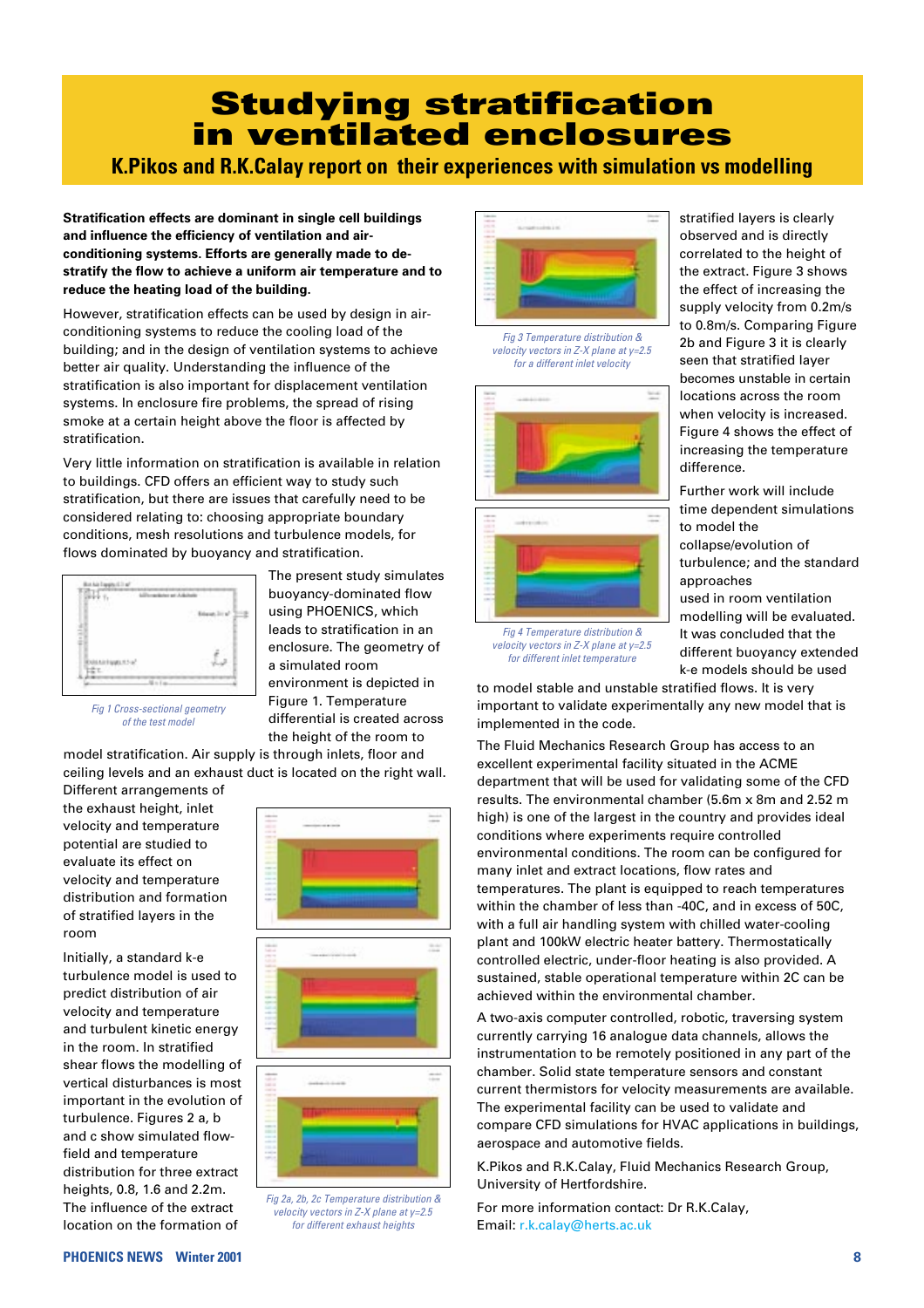## **PHOENICS the winning formula for schools**

**PHOENICS will be adopted as part of the "F1 in Schools Challenge" for 2002. The Challenge, sponsored by amongst others, Denford, BAE and Jaguar, was created in 2001 to raise the profile of engineering and manufacturing within secondary schools and colleges.**



All schools in the UK are being invited to participate in the creation of mini-F1 CO2-powered model racing cars, for entry into a Grand Final at the end of each year. The entrants are particularly encouraged to use CAD and VR software tools during the design process prior to construction.



*Flows around an example F1 design*

Utilising CAD-design software for these mini-racing machines, they will be beta-tested in the PHOENICS "Virtual Wind Tunnel" before the favoured prototypes are constructed and physically tested.

The F1 in Schools programme is being coordinated by Heather Hawthorne of Denford Ltd, email: hhawthorne@denford.co.uk and further details of the Challenge can be found on www.f1inschools.com. See us on Stand Z90 at the BETT 2002 exhibition at Olympia from 9-12th January 2002.

### **CHAM participates in CODE Technology Programme**

**In July, CHAM met with representatives of the Finnish "CODE" Programme concerned with technological research and development funding in Finland.** 

The CODE delegation included members from Abo Akademi University, Kvaerner, and "Tekes". Tekes, the National Technology Agency of Finland, operates under the Ministry of Trade and Industry and sponsors joint research activities. One aim of the CODE Programme is to strengthen international co-operation between Finnish developers and top researchers.

The prime objective of the CODE Programme is to devise comprehensive and accurate mathematical models of furnace processes in order to get better tools for combustion process design and development. Accurate modelling of combustion is considered to be the key to achieving good boiler and furnace design and to resolving any potential or actual operational problems in equipment.

The furnace processes being researched include fluidised bed and pulverised fuel combustion, recovery boilers and grate furnaces, and metallurgical ovens as well as liquid and gas burner combustion. PHOENICS will feature as part of the development work within CODE for modelling fluid dynamics.

Several areas of co-operation were identified and a mutual letter of understanding has been signed by the parties.

It is intended that CODE researchers will implement their own submodels into PHOENICS with CHAM's assistance. Secondly CODE researchers will formulate the problem for modelling using inbuilt features within the code and utilising specialist modelling techniques such as CHAM's unique MFM (Multi-Fluid Models of turbulence) methodology.

Other comprehensive submodels will be constructed including those for:

- radiative heat transfer
- turbulence-chemistry interaction
- fluidised bed hydrodynamics
- furnace slagging & fouling
- emission issues (especially for difficult fuels and fuel mixtures).

In October, Professor D Brian Spalding addressed the CODE Steering Committee and the CODE membership during its annual meeting held in Teisko, near Tampere, in Finland.

Further details can be obtained from the CODE Programme Coordinator: Kari Koskinen email: kari.k.koskinen@fortum.com or from Peter Spalding at CHAM, email: pls@cham.co.uk



**The Year 2001 PHOENICS Award for the best CFD project of the year goes to Mr Joel Davison, for his major project report "CFD Simulation of Flow in an Engine Duct".**

Joel receives a BEng in Aerospace Engineering with 1st Class Honours. He remains at the University of Hertfordshire as a Research Student sponsored by Skanska Cementation (UK) Ltd.

*"An excellent piece of work"*, says Professor Brian Spalding. The report has been submitted for publication into the PHOENICS Journal.

Further details about this, and other initiatives at the University of Hertfordshire, can be obtained from Professor A E Holdo, Email: a.e.holdo@herts.ac.uk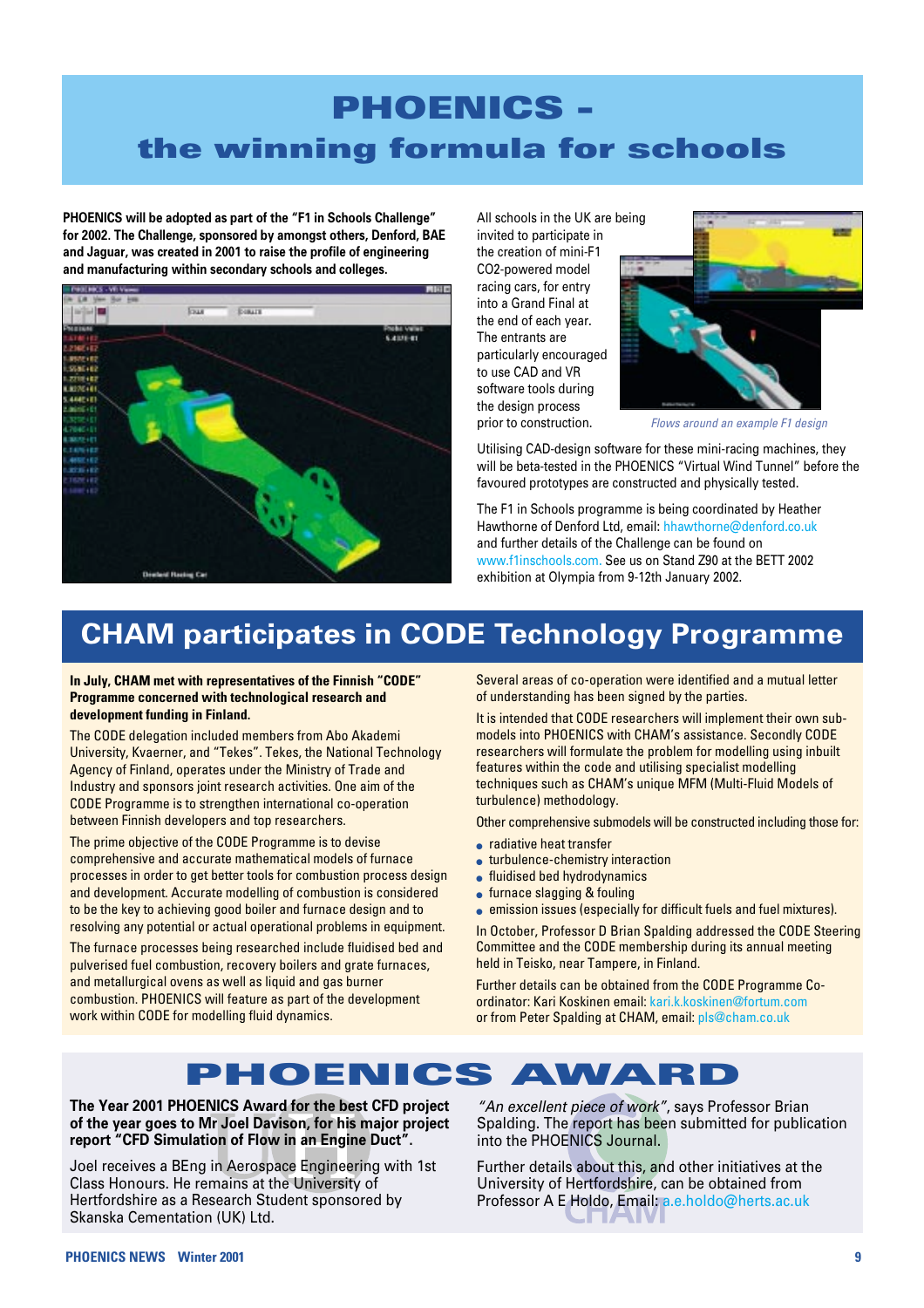## **Conference News**

**May 2000 saw a gathering of 100 or so PHOENICS users from all over the world. The 4-day conference sponsored by HP Invent was a great success, and we hope to repeat the experience in 2002. Offers were received from many institutions to host this next meeting and we deliberated a long time before making our decision.**

The 2002 conference will be held in Moscow, and cohosted by our friends in the Science Service Centre located in Moscow's Power Engineering Institute.

Locating in Moscow should permit a greater number of our more remote users to attend than has previously been the case, and we therefore hope to welcome participants from all over Russia in particular.

The conference language will be English as the programme will include presentations from PHOENICS Users from all over the world, as well as papers presented by CHAM on features of PHOENICS regarded as being of special interest to the delegates. There will be the opportunity for "hands-on" experience during instruction course



*Lenin's Library* 



third-party software products.

As a venue, Moscow offers many attractions and for those of you with "accompanying persons", a social programme will be arranged for those who do not wish to attend the technical sessions.

As usual, we will endeavour to keep the costs down, and a block booking will be made for air travel from

*St Basil's church*

the UK. But some of last year's participants may be grateful to learn that no international coach journey is planned this trip... we want our clients to arrive before midnight this time! A day-trip is planned, however, so you can't quite get away from coaches.

Further details of the conference will be announced shortly. If you have any questions in the meantime contact the conference organisers below:

For Russian Participants:

Professor A S Dmitriev, SSC, email: das@ssc.ru For participants from other countries: Mrs Sylvie Stevens, email: sks894460@aol.com

### Preliminary Call For Papers

**This is the first announcement for the next International PHOENICS Users Conference to be held in Moscow in September 2002, in conjunction with the Science Service Centre in the Moscow Power Engineering Institute.** A draft programme, and details of the parallel exhibition of related software products, will be released before the end of December 2001. If you would like to make a presentation, please register your interest with Mrs Sylvie Stevens, email: sks894460@aol.com as soon as possible, or request general information using the form below.

| FAXBACK: +44 (0)20 8879 3497                                                                                                                         |                                                                      |  |  |  |
|------------------------------------------------------------------------------------------------------------------------------------------------------|----------------------------------------------------------------------|--|--|--|
| I am interested in participating at the next International PHOENICS Users<br>Conference to be held in Moscow from 23rd to 27th September 2002.       | <b>Send me Conference Details</b>                                    |  |  |  |
| I understand I will receive a draft programme and details of the conference fees,<br>travel and accommodation arrangements before end-December 2001. | I intend to present a paper                                          |  |  |  |
| Contact:                                                                                                                                             |                                                                      |  |  |  |
| Organisation:                                                                                                                                        | I intend to submit a poster                                          |  |  |  |
| Address:                                                                                                                                             | <b>Lintend to exhibit</b>                                            |  |  |  |
| Telephone:                                                                                                                                           | I cannot attend.                                                     |  |  |  |
| Fax:                                                                                                                                                 |                                                                      |  |  |  |
| Email:<br>(Very important)                                                                                                                           | Tick here only if you wish to be<br>removed from CHAM's mailing list |  |  |  |
|                                                                                                                                                      | but I would be interested to attend<br>a user meeting in my region   |  |  |  |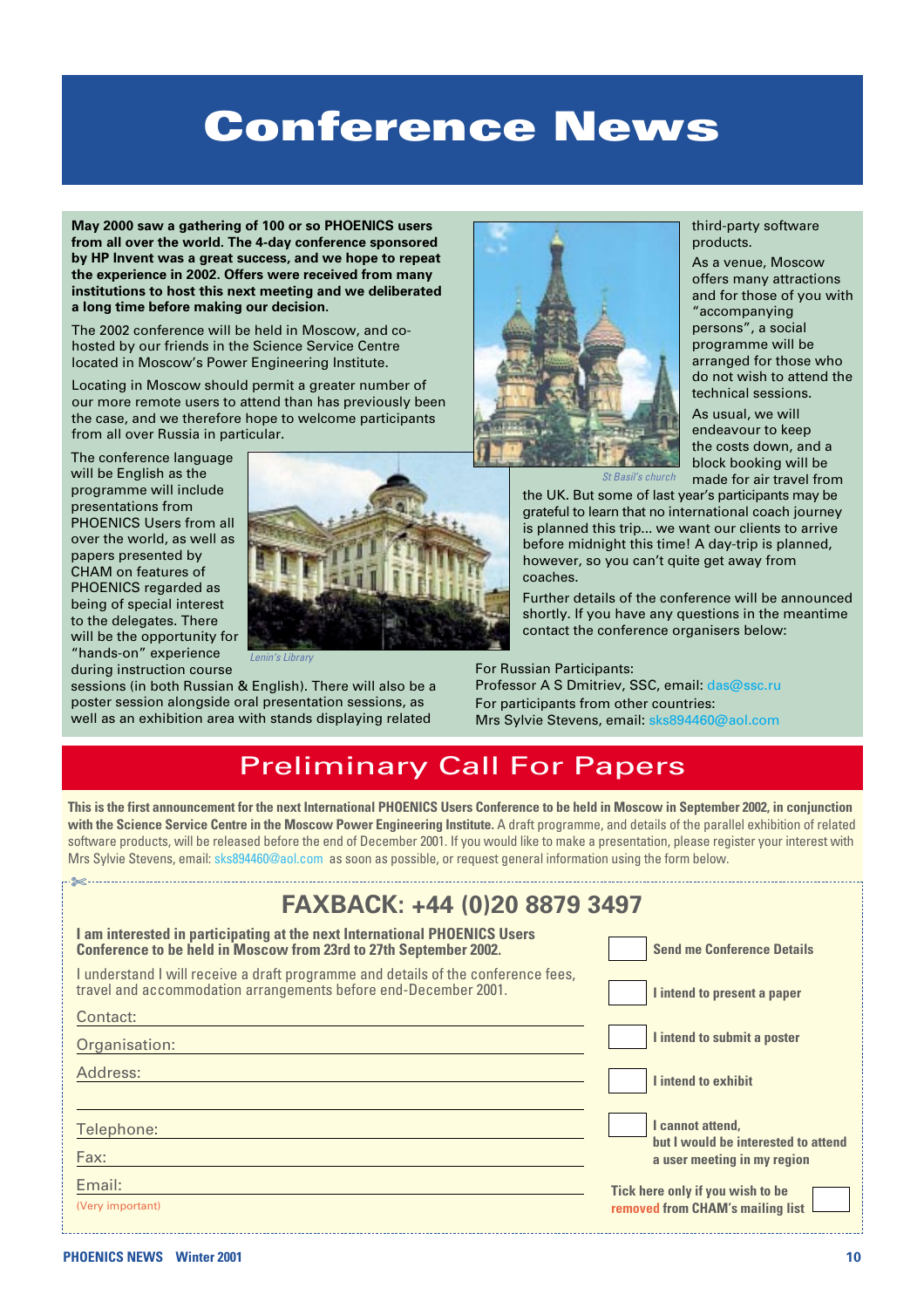## **Your FAQ's by Dr Mike Malin, CHAM User Support**

There has been some confusion among several users on how to model fire and smoke movement in enclosures by means of a scalar variable. In this issue of the newsletter an explanation of the modelling strategy is made together with some advice on how to interpret the field values of the scalar variable.

In PHOENICS, the scalar variable C1 (or alternatively SMOK in FLAIR) can be solved to represent the smoke concentration. The obvious ways to introduce a fire are:

1. to have a blockage of the fluid material, usually air, with a heat release and associated source of smoke; or

2. to have an inlet of fluid, carrying with it a smoke concentration and an appropriate temperature (or having a fixed flux of heat instead for any combustion release).

In either case, the units for the C1 variable are to some extent up to the user. The conserved quantity is C1\*density, so a natural choice is C1 = mass fraction of smoke, with units of kg/kg, but this is not essential: 'anything'/kg will do, provided that all sources are consistently treated.

Many users choose the first modelling approach above, and use the 'Fixed Value' setting to specify the value of C1 to 1.0 in the fire: C1 values elsewhere therefore give the smoke 'density' (smoke/kg) relative to that in the fire. An alternative is to use the 'Fixed Flux' setting to specify a rate of smoke creation, either for the whole fire or per unit volume. In this way the C1 value can represent a variable for which a creation rate is known (although the absence of a mass source makes this somewhat artificial). Of course, if there are several fires they can have different sources to represent their different behaviour. The C1 value elsewhere in the domain will then represent the cumulative effect of the different contributions. (If necessary, different scalars can be used for the smoke from each fire, say C2, C3 etc. In that way, it is possible to tell how much each one contributes in different locations.)

In the same way, with the second approach the value of C1 carried into the domain by the fluid (combustion product) is often set to 1.0; in that case, C1 field values should be interpreted relative to that (possibly arbitrary) value. Alternatively, a more realistic value can be set so that 'mass inflow rate times incoming C1 value' represents the mass flow rate of smoke created by the fire. (Note that the value of C1 in the fire will be rather lower than the incoming value, because the air in the domain will dilute the smoke as soon as it appears.)

If C1 is defined as a mass fraction (units of kg of smoke per kg of gas mixture), it is possible to derive the local smoke density (units of kg of smoke per unit volume) by multiplying C1 by the fluid density. In general, this requires storage of the density (DEN1) and another concentration variable (say CSMO); then, in Group 19 Section 6 of GROUND, the smoke density is calculated by introducing the FORTRAN statement:

CALL FN21(LBNAME('CSMO'),C1,DEN1,0.0,1.0)

CHAMís user support pages are available to all maintained customers via the web. These can be accessed by clicking on: www.cham.co.uk/website/new/support/level2.htm. You will need an access code which can be obtained from CHAMís Support Team via support@cham.co.uk.

## **ADELFI**

**Dr Jeremy Wu reports on the final outcome**

**The EU-funded "ADELFI" project successfully terminated at the end of May 2001. The project has developed a generic software tool, the PHOENICS-HPC solution, on the Internet and its corporate Intranet for the deployment of web-based, computationally intensive (CFD) applications.**

The two and half year collaboration involved 7 partners, Concentration, Heat and Momentum Limited (the project Coordinator), Imperial College of Science Technology and Medicine (UK), Centro Sviluppo Materiali (Italy), Institute National d'Environment Industrial et des Risques (France), GeneData AG (Switzerland), Logware Informationssystem (Germany), and Wella Intercosmetic Gmbh (Germany)

The success of ADELFI stems from the fact that these tools have been evaluated on real applications by users, in particular CSM and INERIS, and tested on a developing commercial service (SIMUSERVE) the moment they became available.



*One of INERIS' test case (Fire in a tunnel)*

CHAM, through SIMUSERVE, provides the

Remote Computing Service (RCS) based the PHOENICS-HPC system. Users may access RCS by connecting to CHAM's website, www.simuserve.com

### **Simuserve Remote Computing Service**



*Simuserve RCS using the ADELFI technology*

The RCS now offers users a choice of input style. The HTML-style remains available, but a new Desktop System has been introduced for Java-based browsers.

This has also removed the earlier restrictions associated with the HMTL-style, permitting submission of users' own GROUND coding, property data and geometry clip art.

Similarly, whilst the option remains freely to download the preand post-processing elements of PHOENICS, users are now able to use these interactive aspects over the web.

Further details about the ADELFI project and access to the RCS can be obtained from Dr Jeremy Wu, email: jzw@cham.co.uk.